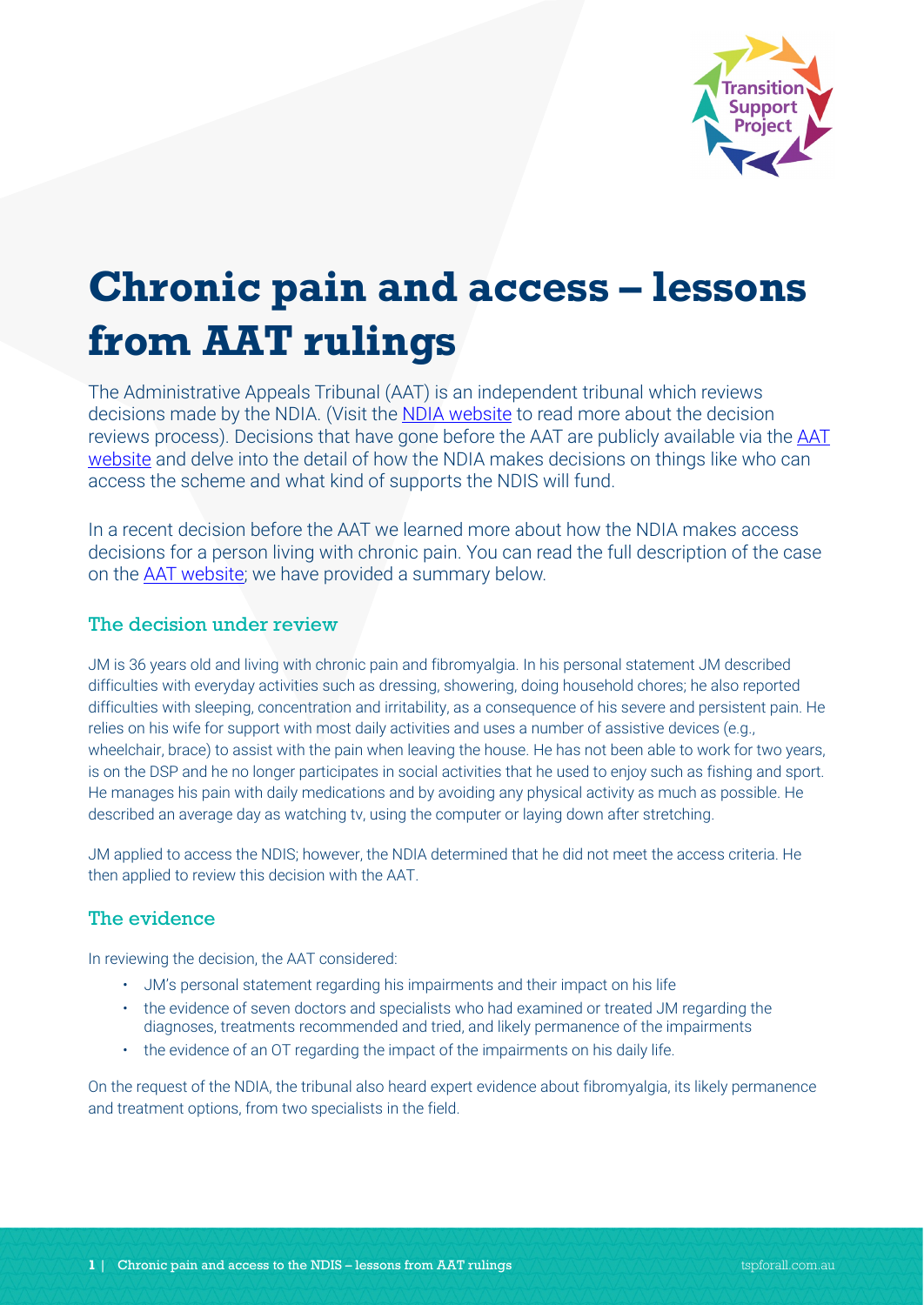

# Access criteria

In determining whether JM could access the NDIS, the tribunal considered the evidence against each of the five access criteria. For the decision to be overturned JM needed to meet all 5 criteria.

#### Does the condition result in a disability?

To access the NDIS a person must show that their impairments (in this case, physical pain, difficulties with mobility, difficulties with cognitive function) resulting from their condition (in this case, fibromyalgia and chronic pain) result in a reduction or loss of ability to perform daily tasks.

The AAT determined that JM met this criteria. They used the evidence from JM's doctors showing that he had been diagnosed with the conditions, and the evidence from the fibromyalgia experts that the condition impacts people's sensory, physical and mental function.

What is interesting to note is that in the initial access decision, the NDIA determined that JM did not meet this criterion because 'the experience of pain does not represent a loss of, or damage to, a physical, sensory or mental function'. The AAT disagreed with this decision on the basis of expert opinion and determined that these conditions can result in disability as per the NDIS definition.

#### Is the impairment(s) likely to be permanent?

A person is considered to meet this criterion if there are no known, available and appropriate evidence-based treatments that would remedy the impairments (section 5.4 of the legislation, NDIS ['becoming a participant'](https://www.legislation.gov.au/Details/F2018C00165/Html/Text#_Toc447096670) rules 2016). It is important to note that the NDIA are looking for information about whether the *impairments* (e.g., the pain and its impact) are likely to remain for the person's life – not whether the *conditions themselves* are permanent.

The AAT determined that JM's impairments did *not* meet this criterion. This was based on the evidence from his doctors and the fibromyalgia experts which stated that:

- Whilst fibromyalgia and chronic pain are often lifelong conditions, most people will be able to alleviate the pain through an appropriate treatment regime.
- JM's treating clinicians did not believe that JM had reached 'maximum medical improvement'; however, they did indicate that they were sceptical about the extent to which treatment would significantly reduce the pain.
- Appropriate treatment usually requires participation in exercise programs, pain education sessions, physiotherapy and psychotherapy.
- JM had attended a pain clinic for treatment, which had been initially successful in increasing his strength, activity and social connections, but he had stopped attending on the basis that he felt he no longer needed it.
- JM's current treatment regime (opioid medications and restricted movement) would likely exacerbate his pain, rather than reduce it.

In a nutshell, it was determined that treatment for these conditions is challenging and that pain can be lifelong for a small percentage of people; however, further assessments and participation in treatment programs would be required to determine if this was the case for JM.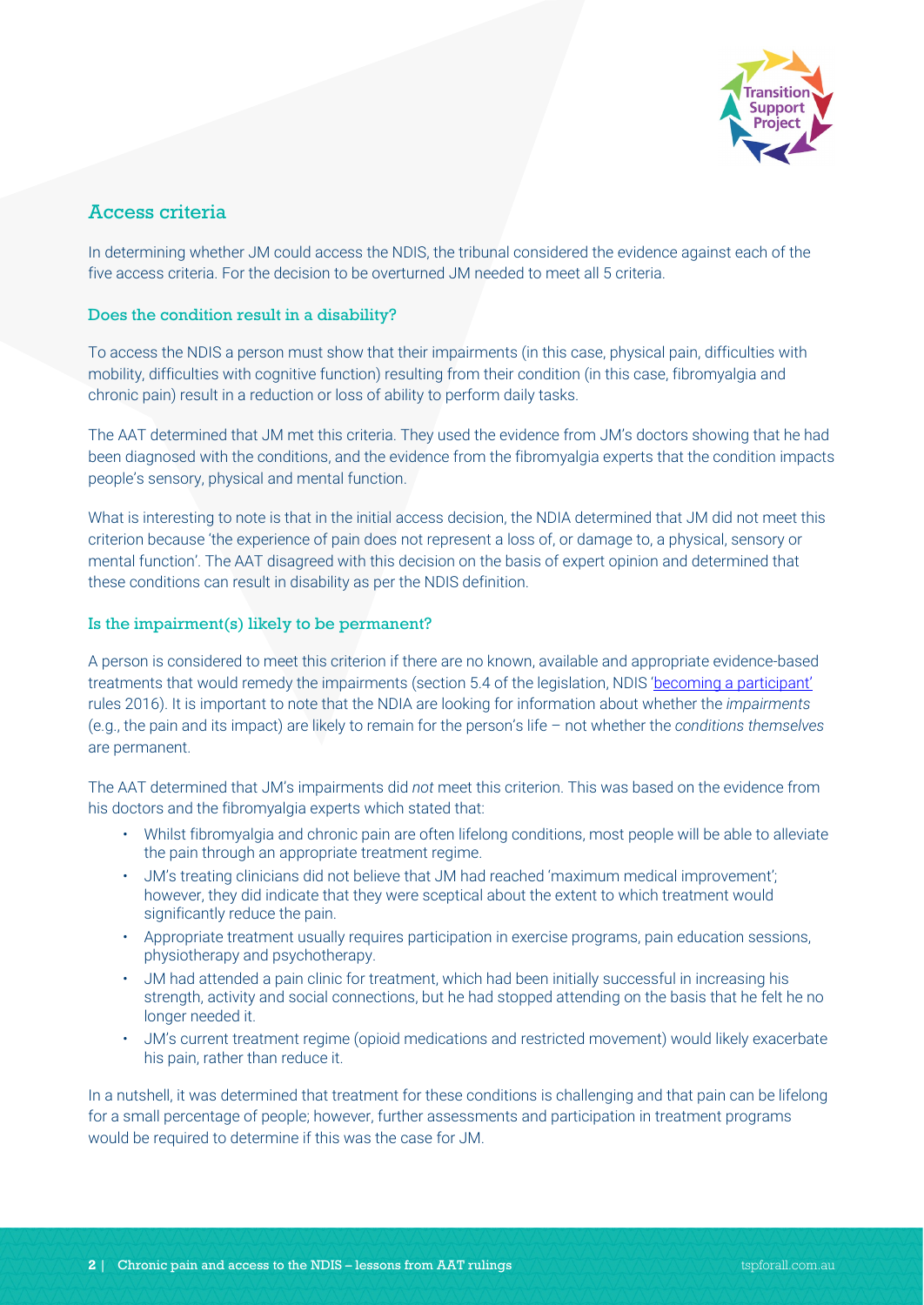

#### Does the impairment(s) substantially reduce the person's capacity to undertake most daily tasks in at least one of the six domains of daily living?

JM's personal statement along with evidence from his GP and his OT were used to determine if the impairments resulted in substantially reduced capacity in *at least one* of the six life domains.

The AAT found that JM met this criterion because he had substantially reduced capacity in the domains of self-care and mobility.

The AAT were not able to conclude that JM experienced *substantial* difficulty in the other domains without a formal cognitive assessment regarding the extent to which his memory, concentration and communication problems impacted daily activities in the domains of communication, self-management, social interaction or learning.

#### Does the impairment(s) affect capacity for economic or social participation?

The AAT found that JM met this criterion based on the evidence that he has been unable to work since 2016 as a result of his pain and that the condition impacted his capacity to engage in social activities. This was based on evidence from JM, his GP and OT that his inability to work and difficulties socialising were due to his pain.

Note that in order to address this criterion JM did not need to indicate the extent to which these activities were impacted – just that they were impacted.

#### Is the person likely to require support under NDIS for life?

The AAT determined that JM did *not* meet this criterion. This was based on the evidence that there are treatments available for his pain (the impairment) and that these treatments would be most appropriately funded by the public health system (e.g., Medicare rebates for chronic disease management), not the NDIS.

#### Summary

In this instance, chronic pain conditions were determined to be a disability for the purposes of the NDIS. However, in this case, on the basis that there are suitable treatment options (which are most appropriately provided by the public health system) that had not been fully explored, the AAT decided not to overturn the original decision because JM's disability was not considered permanent.

#### Does this mean that all pain cases will be denied access?

No. The NDIS will always consider individual circumstances against the criteria. What we can learn from this case is that if someone is trying to gain access to the scheme on the basis of pain conditions alone they will need to have explored their treatment options and have support needs beyond what the public health system already caters to.

## Extending it to the mental health context

Often people with chronic pain will experience co-occurring mental health conditions – either as a result of pain or in addition to their pain. This case largely focused on the extent to which pain could be treated and that, if appropriately treated, the difficulties with daily life, mood and socialising would decrease. To gain access on